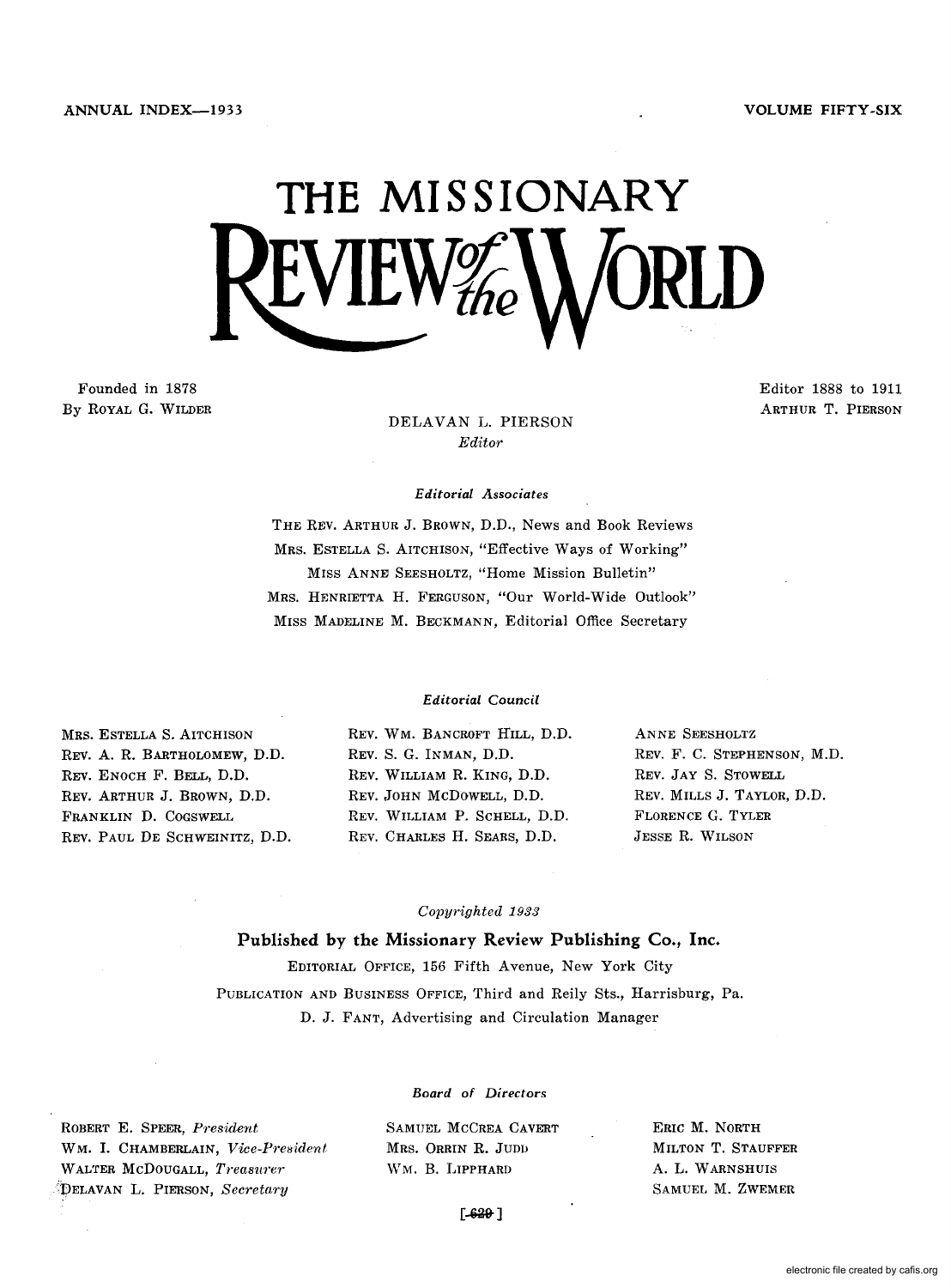## Annual Index--1933

#### **Index to Authors**

|                                                                                                           | Page |
|-----------------------------------------------------------------------------------------------------------|------|
| Aitchison, Mrs. Estella S., Effec-                                                                        |      |
| tive Ways of Working 99,                                                                                  | 153  |
|                                                                                                           | 42   |
|                                                                                                           | 543  |
| Bergsma, Stuart                                                                                           | -71  |
| Blair, Wm. Newton                                                                                         | 300  |
| Bravin, Dan B.                                                                                            | 367  |
| Brown, Arthur Judson 89,                                                                                  | 602  |
| Brown, George William                                                                                     | 582  |
| Buker, R. B.<br>Byers, Tracy                                                                              | 379  |
|                                                                                                           | 33   |
| Campbell, Dugald                                                                                          | 315  |
| $Cash, W. W$ ilson                                                                                        | 37   |
| Catlos, Edward                                                                                            | 496  |
| Cheng Ching-Yi                                                                                            | 173  |
| Chirgwin, A. M.                                                                                           | 294  |
|                                                                                                           | 549  |
|                                                                                                           | 392  |
| Cook, W. T. $\dots \dots \dots \dots \dots$                                                               | 314  |
|                                                                                                           | 547  |
| Cotton, J. Harry<br>Cowhud, Mrs. F. E. G.                                                                 | 199  |
|                                                                                                           | 489  |
| Deming, Wilbur S.<br>Detweiler, Charles S<br>Dingman, Helen H                                             | -87  |
|                                                                                                           | 437  |
| Dyer, V. W.<br>Edwards, James F. 189,                                                                     | 482  |
|                                                                                                           | 303  |
| Einspruch, Henry                                                                                          | 151  |
|                                                                                                           | 244  |
|                                                                                                           | 306  |
| Elliott, Errol T.<br>Ellis, William T.<br>Erdman, Charles R.<br>Erdman, Walter C.<br>Fisher, Commodore B. | 424  |
|                                                                                                           | 366  |
|                                                                                                           | 138  |
|                                                                                                           | -28  |
| Frost, Henry W.<br>Gairdner, W. H. T.                                                                     | 587  |
|                                                                                                           | 239  |
| Gapp, S. H.<br>Garcia, A. Aranjo                                                                          |      |
|                                                                                                           | 363  |
| Gonzalez, Juan Orts                                                                                       | 415  |
| Gordon, Florence                                                                                          | 388  |
| Grant, Edward D. $\dots\dots\dots\dots$                                                                   | 254  |

- Page<br>African Appraisals of Missions,<br>by African Christians .... 129
- $E$ ducation Old and New,<br>Seymour E. Moon ........ 599  $-$  Education  $-$  Old and New,<br>Seymour E. Moon ........ 599<br> $-$  Jungles  $-A$  Message from,
- ngles A Message from,<br>Janet Miller ................ 198
- Alaska-Among the Eskimos in, S. H. Gapp .............. 239 Appraisal, Can Business Men Ac-
- Appraisal, Can Busiless men According the Cept the, George Innes .... 135<br>
 of the Appraisal, Robert E.
- Speer ................... 7
- Are We Stockholders or Ambas-<br>
sadors, Samuel M. Zwemer 77<br>
Backsliders, How Tshisunga Wins 420<br>
Beach, Harlan P. ....................... 174
- Berry Schools of Georgia, Tracy Byers ...•............... 33
- Byers ...................<br>Bible Society in Spain in the Six-
- teenth Century, A. Aranjo Garcia ................... 363 Garcia ....................<br>Bulletin of Council of Women for Home Missions (Monthly),<br>Edited by Anne Seesholtz
- Burleson, Bishop Hugh Latimer 442 Burma, Pictures of the Campaign
- in, R. B. Buker .......... 379 Chang, How a BQmb Trans-formed, Emma Horning '" 92
- 

|                                           | Page       |
|-------------------------------------------|------------|
| Haldane, James                            | 287        |
| Hamilton, Charles Granville               | 545        |
| Harper, Irene Mason                       | 102        |
| Harrison, Paul W.<br>Haymaker, Edward M.  | 494        |
|                                           | 493        |
| Higginbottom, Sam                         | 539        |
| Hill, Mary<br>Hill, Wm. A.                | 302        |
|                                           | 596        |
| Hoffmann, Jr., Conrad $\ldots$            | 298        |
| Holmes, Harry N. $\dots \dots \dots$      | 361        |
| Holt, Ivan Lee                            | 145        |
| Horne, Frank A.                           | 263        |
| Horning, Emma                             | 92         |
| Inman, Samuel Guy                         | 201        |
|                                           | 135        |
|                                           | 498        |
|                                           | 449        |
|                                           | 499        |
| King, William R.                          | 209        |
| Kitchen, J. Howard                        | 448        |
| Kohlstedt, E. D.<br>Lambie, T. A.         | 384        |
|                                           | 432        |
| Latourette, Kenneth Scott 206,            | 307<br>429 |
| Laubach, Frank C.                         |            |
| Leynes, James P. $\dots \dots \dots 71$ , | 417        |
| MacDonald, Ramsay                         | 299        |
| Mack, S. Franklin                         | 479        |
| Mackay, John A. $\dots \dots \dots 421$ , | 583        |
| Makepeace, Laura                          | 536        |
| Mallis, W.<br>Mannes, A. M.               | 357        |
|                                           | - 93       |
|                                           | 534        |
|                                           | 149        |
|                                           | 247        |
|                                           | 211        |
| McDowell, John 141, 171,                  | 351        |
| McLean, J. H.                             | 238        |
| Miller, Janet                             | 198        |
| Miller, William M.                        | 486        |
|                                           |            |

|                                                                                                | Page |
|------------------------------------------------------------------------------------------------|------|
| Monro, Hugh R.<br>Moon, Seymour E.                                                             | 255  |
|                                                                                                | 599  |
| Myers, $H$ . W. $\ldots$                                                                       | 593  |
|                                                                                                | 191  |
|                                                                                                | -85  |
|                                                                                                | 445  |
| Orr, J. Alvin                                                                                  | 533  |
|                                                                                                | 245  |
| Paton, William<br>Peabody, Mrs. Henry W.<br>Peltz, Jacob<br>Pierson, Delavan L., Topics of the | 581  |
|                                                                                                | 313  |
|                                                                                                |      |
|                                                                                                | 290  |
| Times<br>Purves, Eleanor K.                                                                    | 219  |
| Rape, Chester B.                                                                               | 193  |
|                                                                                                | 213  |
| Richter, Julius<br>Riggs, Charles Trowbridge<br>Roberts, Stacey L.                             | - 30 |
|                                                                                                | 493  |
| Schneder, D. B.                                                                                | 492  |
| Scott, A. A. $\dots$                                                                           | 490  |
|                                                                                                | 321  |
|                                                                                                | 133  |
|                                                                                                | 427  |
| Speer, Robert E. 7, 175,                                                                       | 577  |
|                                                                                                | 260  |
|                                                                                                | 217  |
|                                                                                                | -97  |
| Speers, James M.                                                                               | 81   |
| Stowell, $Jay$ S.                                                                              | 311  |
| Thom, Pfarrer                                                                                  | 548  |
| Tippy, Worth M. $\ldots$                                                                       | 354  |
|                                                                                                | 309  |
| Tuck, Ernest E.<br>Wainwright, S. H.                                                           | 49   |
| Ward, Arthur                                                                                   | 185  |
| White, Hugh $\ldots$                                                                           | -98  |
|                                                                                                | 305  |
| White, Hugh Vernon<br>Wilson, Jesse R. 236,<br>Woodbury, Walter E.                             | 251  |
|                                                                                                | 594  |
|                                                                                                | 319  |
|                                                                                                | 387  |
|                                                                                                | 529  |
|                                                                                                |      |

### **Contributed Articles**

Page China, Flying Visit to Northwest, Samuel M. Zwemer ....... 529 - Fresh Victories in, J. Howard

- 
- Fresh Victories in, J. Howard<br>
Kitchen ..................... 448<br>
From an Evangelistic Report,<br>
Rev. and Mrs. James P.<br>
Leynse .................. 417
- Leynse .................... 417<br>- Overcoming Difficulties in, A.<br>M. Mannes ............... 93
- M. Mannes .............. 93 Remarkable Let tel' from, -- Remarkable Letter from,<br>James P. Leynse .......... 71<br>-- What Is New in, Chester B.
- Rape .................... 193
- Rape ...................<br>Chosen, How the Gospel Spreads in, Mary Hill .........•.. 302
- Christ, Christians and the Jews,
- Linux, Christians and the Jews,<br>Henry Einspruch ......... 151<br>Works Today in the Orient,  $J.$  Harry Cotton  $\ldots$  ........... 546
- Christian Attitude Toward non- Christian Religions, The
- True, Robert E. Speer, .... 175<br>Cooperation, A Venture in,<br>E. D. Kohlstedt .......... 384
- E. D. Kohlstedt .......... 384 Messengers from the East,
- VVrn. Paton .............. 245 Missions, Real Bas i s of,
- Charles R. Erdman ....... 424

Christian "Wizard of India," The, Delavan L. Pierson ...... 290 Christ's Resurrection and Missions, Walter E. Woodbury 594 Closed Land, On the Edge of a Great, Arthur Ward ...... 185<br>Communism, Socialism and Christianity, John McDowell ... 351 Cross and the Christian Message,<br>The, W. H. T. Gairdner ... 587<br>- in Christian Missions, The<br>Toyohiko Kagawa ........ 499 — in Unristian Missions, The<br>Toyohiko Kagawa ......... 499<br>Effective Ways of Working<br>Mrs. Estella S. Aitchison (Monthly)<br>Ethiopia, Healing the Woes of, Stuart Bergsma .......... 74 Ethiopian Executions, An Adven-ture in, J. Alvin Orr ...... 533 Foreign Born, Presenting Christ roreign Born, Fresenting Christ<br>to the, Edward Catlos ..... 496<br>Foreign Mission Enterprise, What Is This, Cleland B. McAfee 247 Garden of Allah, In the, Dugald Campbell .........••..••. 315

- German Christians, New, Pfarrer Thom ...........•....... 548
- Golden Channel of Service, S. D. Gordon  $\ldots \ldots \ldots \ldots \ldots 2$ 
	- electronic file created by cafis.org

Page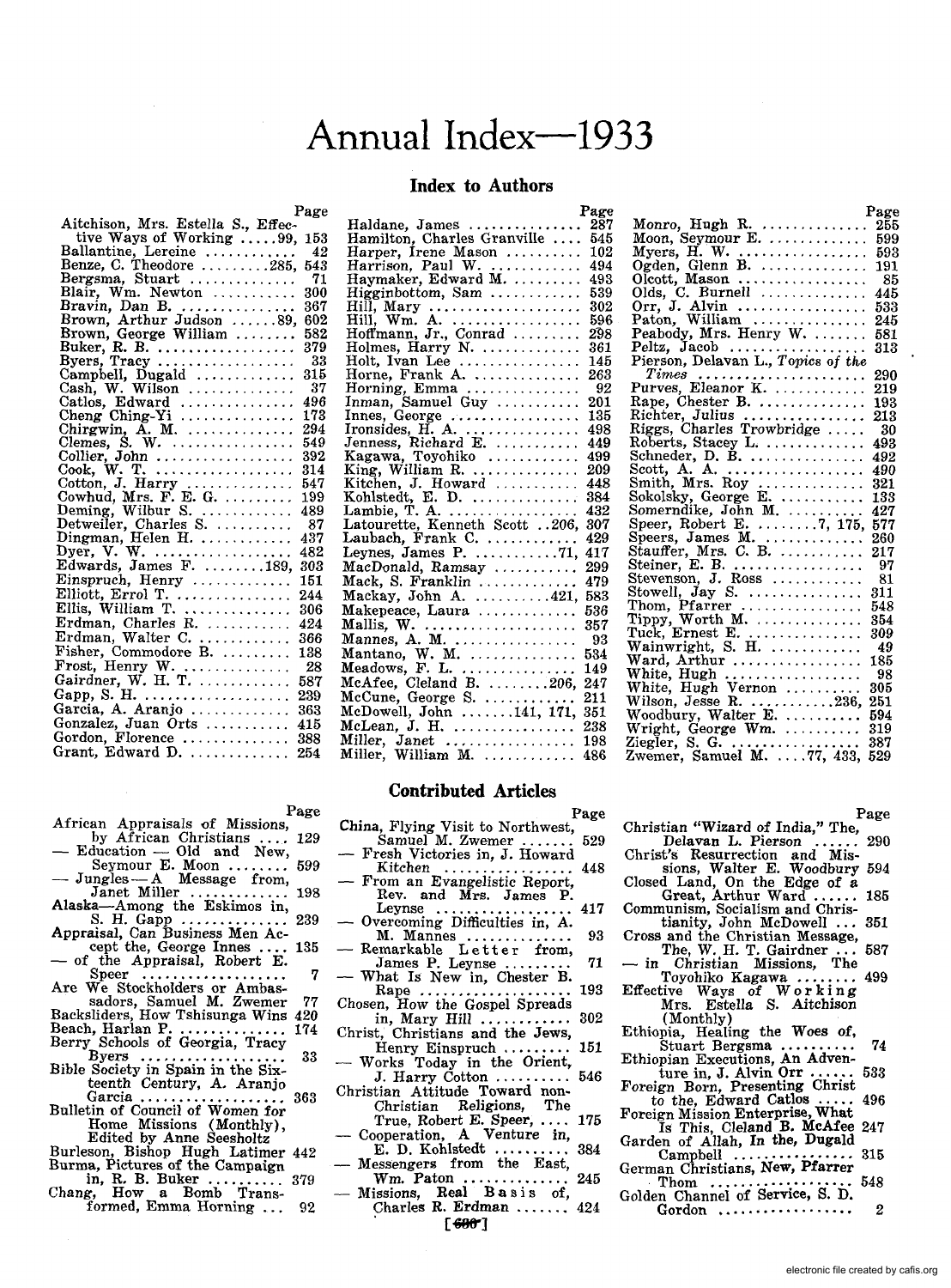Page

- Good Will and Good News to the Good Will and Good News to the<br>Jews, Jacob Peltz ........ 313<br>Grenfell in Labrador, Sir Wil-
- liam, Arthur Judson Brown 602
- Home Missions, Facing the Fu-<br>ture in, William R. King.. 209<br>- Heart of, John McDowell. 141<br>- Shall we Appraise, Jay S.
- Shall we Appraise, Jay S.<br>Stowell ......................... 311
- 
- India, Defeat or Victory in, J. F.<br>Edwards ........................ 303<br>- Gospel for the Poor in, Sam Gospel for the Poor in, Sam<br>Higginbottom ............... 539
- How We Celebrated Christ-
- mas, Irene Mason Harper.. 102 Story of Kondyabai, The, Mrs.
- F. E. G. Cowhud ......... 189 When the Teacher's House
- Was Burned, Rev. Glenn B. Ogden ................... 191 Indian Adventures in Christian
- Fellowship, Mason Olcott ., 85 Indians Be Persecuted, Shall Pueblo, John M. Somerndike 427
- India's Outcastes, Christ Liberat-
- ing, James F. Edwards ... 189 Influence of the Church in the World, Worth M. Tippy ... 354
- Japanese Christian Views of Mis-
- dependence Christian Views of Missions<br>sions ...................... 443<br>— Thief Saved to Serve, A,
- H. W. Myers ............ 593 Jew-A challenge to the Church,
- The, Conrad Hoffmann, Jr. 435<br>- Appraises Missions in China,
- A, George E. Sokolsky .... 133<br>Presenting Christ to the, Jews, Presenting Christ to the, Dan B. Bravin ........... 367 Korea, Casting Out a Demon in,
- 
- Aorea, Casting Out a Demon in,<br>George S. McCune ......... 211<br>— Evangelizing a Million Homes,
- Wm. Newton Blair ....... 300 Korean Zeal, Walter C. Erdman 366
- Latin America, The Situation in, Samuel Guy Inman ....... 201 Samuel Guy Inman .......<br>Laymen's Report - (See Ap-<br>praisal)
- Another Layman's Reac-<br>tion, Frank A. Horne .... 263
- $-$  Allotter Layman's Reac-<br>tion, Frank A. Horne .... 263<br> $-$  Banker Examines the,
- $-$  Banker Examines the,<br>Hugh R. Monro .......... 255<br> $-$  Continental View of the,
- Julius Richter .......... " 213 - Reactions from One of the
- Laymen, James M. Speers. 260 - Reactions to ............ 43 - Worn an's Criticism, A,
- Mrs. Henry W. Peabody.

Page

Appraisal of Home Missions 575 Appraisal of Home Missions .... 518<br>Birth of a New Religion ........ 528 348 Chili, Conditions in ............ 238 173 Child—Movies—Missions, The...<br>Child—Movies—Missions, The...<br>Chili, Conditions in ..........<br>China Grows by Tribulations ...<br>China's Imperturbability .......<br>Christian Recovery Code, A......<br>Christian Recovery Code, A...... Florida Missionary Assemblies Florida Missionary Assemblies 171<br>Foreign Missions, Touring Amer-67 China's Imperturbability ....... 125 Christian Recovery Code, A .... 523 310 69 Cuba, Turmoil and Trouble in .. 284 477 413 Encouraging Signs, Some ...... 347 First Century Christianity Today 127 gn missions, rouring Amer-<br>ica for, A. I. Nasmith ..... 285

- Page
- Layman's View of Leadership, A,<br>
William T. Ellis ........... 306<br>
Light for Present Darkness,<br>
George Wm. Brown ...... 582
- 
- Looking Back and Looking For-<br>ward, Robert E. Speer .... 577<br>Madagascar Bishop, A Self-<br>Made, C. Theodore Benze .. 543<br>— Uplands, Pioneering on the,
- $A. M. Chirgwin$  ............ 294
- 
- Manchuria, Difficult Days in, W. T. Cook .............. 314 Mexico, Pioneering in the Moun-tains of, F. L. Meadows .. 149
- Missionaries in Bhot, The Only, E. B. Steiner ............ 97
- Needed, The Type, S. W. Clemes .................. 549
- Clemes ..................<br>Those Terrible, Edward D.<br>Grant ....................
- 
- Grant ................... 254 Convert the Church, W. Wil- son Cash................ 37 Missionary Challenge to Stu-dents, Jesse R. Wilson .... 236 Executives at Briarcliff, Ar-
- 
- thur Judson Brown............. 89<br>
 Income Is Reduced, When .... 489<br>
 Of the Future, The Future, The Future, The Future, The Future, The Future, 209
- 
- in, K. S. Latourette ....... 307
- natural, J. Ross Stevenson 81
- Mohammedans Need the Gospel,<br>
Why, S. M. Zwemer ...... 433<br>
Moslem View of Mohammedan-<br>
sm, T. A. Lambie ........ 432
- Moslems, Arguments by Moorish,
- mosiems, Arguments by Moorish,<br>James Haldane ............ 287<br>Mott, John R., Missionary to the
- World, Kenneth Scott La-tourette ................. 206
- tourette ................... 206<br>New Books (Monthly)
- "Noble Jo" of Kobe, Mrs. Roy Smith ................... 321
- Other Spanish Christ, The, Reviewed by Chas. S. Det-
- weiler................... 87 Persia, How the Revivals Came
- in, William M. Miller  $\ldots$ . 486 When the Government Forced the Issue, Commodore B.
- Fisher .................. 138 Peru, The Day of Opportunity in,
- W. M. Montana .......... 534 Revisited, Lima, John A.

Mackay .................. 421

#### **Topics of the Times**

Page<br>Germany, Action and Reaction in 235 Germany, Action and Reaction in 235<br>
- Present Movement in, The ... 285<br>Germany's Condition, A Diagnosis of .................. 349 Godless Propaganda ............ 283<br>India Encouragement from ..... 69 India, Encouragement from .... 69<br>Japan, What Hope for .......... 68 Japan, What Hope for  $\dots\dots$ Jerusalem, Y. M. C. A. Center in 285 Jews, How Shall We Treat the .. 573 Jewish Affairs, Present Crisis in 415 Laymen's Report, Re-Thinking the Luther and Missions, Martin ... 574 Mexico, New Opportunities in .. 128 Mission Colleges Effective, Are.. 525 Missions and Internationalism .. 476<br>Need for a Christian Social Order 5 Need for a Christian Social Order New Testament Basis, On the .. 237

Fullypines, Some Froblems in<br>the, Geo. Wm. Wright .... 319<br>- Wonders of Moro Education, Frank C. Laubach ........ 429 "Pidgin English," How They Preach in ................... 360 Poland, What I Saw in, Dr. Conroland, What I Saw in, Dr. Con-<br>rad Hoffmann, Jr. ......... 298<br>Presbyterian Foreign Missions.. 386 Publish the Glad Tidings Today,<br>
Mrs. Henry W. Peabody .. 581<br>
Representing Christ in the Com-<br>
munity, C. Burnell Olds ... 445 Re-Thinking Missions in 60 A. D., Charles Granville Hamilton 545<br>- Missionary Reactions to (See "Appraisal" and "Lay-men") ................... 369 Riggs, Elias-A Pioneer in Tur-key, Chas. T. Riggs. . . . . .. 30 Shall the Tent Makers Preach? Paul W. Harrison ........ 494 Solomon Islands, A Mission in the, W. Mallis ............... 357<br>- Story of Lazarus, A ..... 431<br>1 America—An analogy ... 200 South America-An analogy ...

Peruvian Prison, A Voice from a, John A. Mackay .......... 583 Philippines, Some Problems in

- 
- Southern Highlands, New Trails<br>
in, Helen H. Dingman .... 437 Spanish-Americans, Among Mi-
- grant, Laura Makepeace ., 536 Stockholders or Ambassadors,
- Are We, Samuel M. Zwemer 77<br>
Students Facing God and Life,<br>
British, Jesse R. Wilson .. 251<br>
 Of Asia, Revealing Christ to,
- 
- Asia, Revealing Christ to,<br>V. W. Dyer Theological Schools Contribute to
- $\text{Missions}, \quad \text{What}, \quad \text{Wm. A.}$ United Brethren Conference, S.
- Z. G. Ziegler ............. 387
- Uplifting Christ in Chicago, H.<br>A. Ironsides ............. 498 A. Ironsides  $\dots\dots\dots$
- What Can the Church Do? Ivan<br>Lee Holt ................ 145 What Can the Church Do: Ivan<br>Lee Holt ................. 145<br>— Is Our Commission? Henry
- 
- -- is Our Commission: Henry<br>W. Frost ...................... 28<br>-- Some Appraisers Overlook, - Some Appraisers Overlook,<br>Richard E. Jenness ....... 449
- When Pastors Discuss Missions,
- Hugh Vernon White ..... 305 Youth, What Can We Expect of,
- S. Franklin Mack ........ 479 Youths' Need of Christ, Harry N. Holmes .................. 361

Page

New Year Outlook, The ........ Peace on Earth-or War, For .. 571<br>Question of Loyalty, The ...... 475 Religion and Communism in Peru 575<br>- At the Chicago Exposition .. 477 - In Conservation Camps ..... 350 Re-Thinking Home Missions .... 526 Russia, Counterfeit Religion in .. 126 Slavery, Human............... Spain, Signs of a New ......... 414 Students, Missionary Challenge . 236 Tasks for a United Church..... 6 Thinking Theology and Missions 574 Youth and Religion .............. 236 Y. M. C. A. and the Eastern Church **.7.1.658**..... <sup>527</sup>

#### $631$

- 
- Or the Future, The, Ernest E.<br>Tuck ...................... 309<br>Missions, Learning New Lessons
- Modern Experience of the Super-